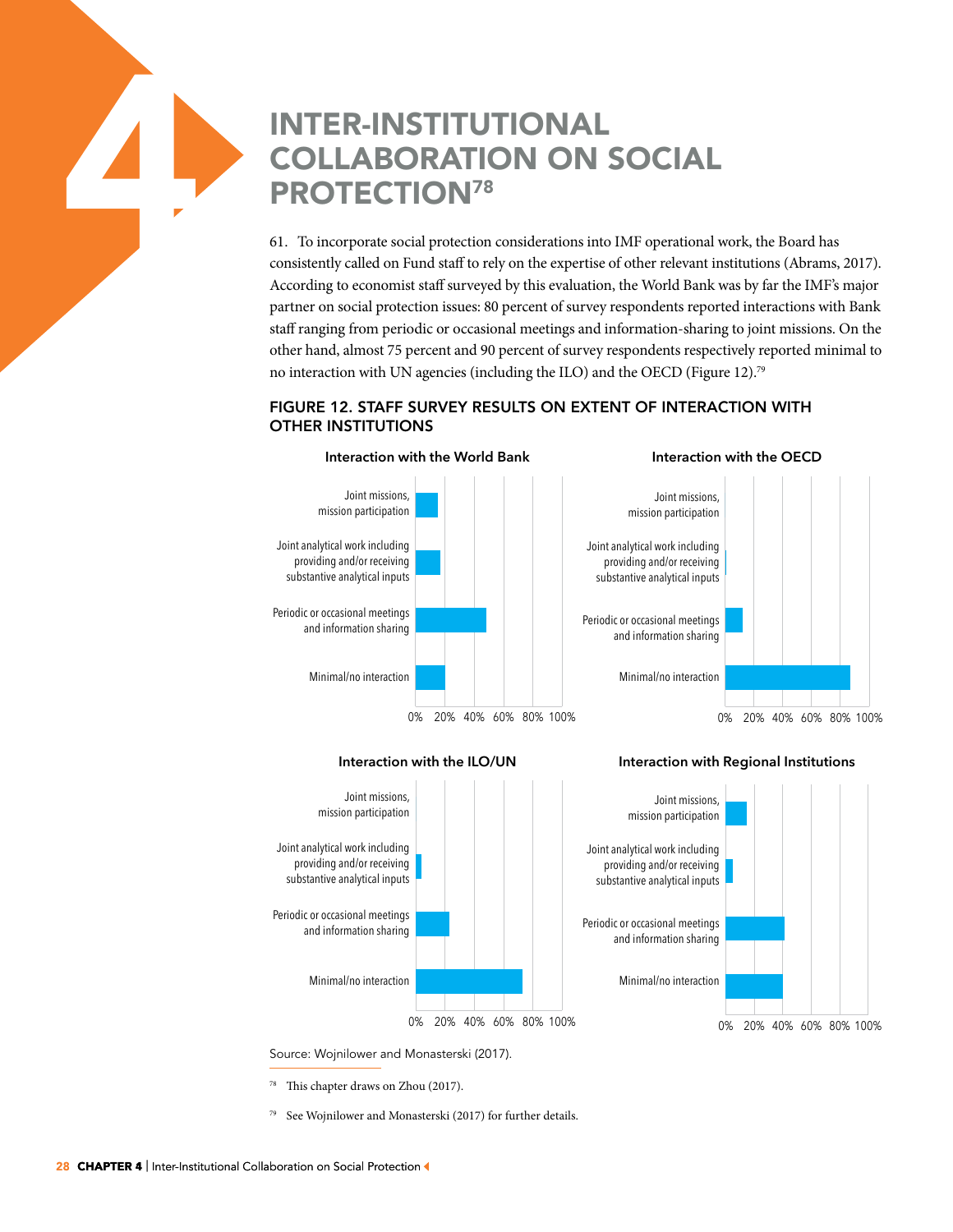## A. THE WORLD BANK

62. This evaluation generally found an effective division of labor and good cooperation between the IMF and the World Bank on social protection issues. In areas such as social safety nets and pension reform (as well as energy subsidy reform), it was well understood that the World Bank would take the lead, and the IMF by and large agreed with the Bank's approach. In the LIC and EME case studies examined for this evaluation, what sometimes appeared to be a low degree of IMF involvement in social protection issues was often explained by the fact that the World Bank was already actively engaged in that area.<sup>80</sup> IMF staff almost always deferred to the Bank when it came to the design and implementation of social protection schemes.<sup>81</sup> In interviews for this evaluation, IMF staff almost without exception expressed appreciation for the input and assistance of their World Bank colleagues; and World Bank staff likewise expressed appreciation for the IMF's efforts to mobilize support for social protection issues and maintain the momentum of reforms. In the staff survey, 32 percent of respondents rated their cooperation with World Bank staff as "highly effective" and 55 percent rated it as "moderately effective" (Wojnilower and Monasterski, 2017).

63. While past IEO evaluations expressed concern at the lack of collaboration between the IMF and the World Bank on PSIA, in practice the IMF was able to undertake the analysis needed over the past decade largely using its own resources.<sup>82</sup> Since 2008, PSIA has been "mainstreamed" into FAD's expenditure policy work, particularly in the context of food and fuel subsidy reforms, and staff has not had to rely on the World Bank for such analysis. According to staff interviewed for this evaluation, FAD continues to field over 10 PSIA-related TA missions per

year, and the number of staff familiar with this methodology has grown. This evaluation heard no complaints within the IMF about any difficulty in getting PSIA done on a timely basis by FAD during the evaluation period.

64. However, the World Bank's approach to social protection may be evolving, which could complicate future collaboration. In 2015 the World Bank joined the ILO in support of universal social protection. A joint statement by the heads of the two institutions announced that they shared the objective to increase the number of countries that can provide universal social protection by supporting countries in designing and implementing universal and sustainable social protection systems (World Bank Group and ILO, 2015).<sup>83</sup> Given the ILO's grounding in the rights-based approach to social protection, it is not clear what the implications are for the World Bank's long-standing approach of targeting social protection and for future Bank-Fund collaboration in this area. World Bank staff informed this evaluation that they are currently working with the ILO on a number of practical issues involved in achieving the goal of universal social protection that would have direct implications for targeting, fiscal costs, and choosing the right combination of instruments for a given context.<sup>84</sup> IMF staff contacted by this evaluation indicated that they have not seen a departure from the Bank's standard advice on designing and implementing social safety nets so far.

### B. OTHER INSTITUTIONS

65. The IMF's collaboration with the ILO on the Social Protection Floor Initiative in 2011–13 was not very successful. The initiative aimed to ensure a basic level of social protection (access to essential services and social transfers for the poor and

See Feltenstein (2017), Klugman and others (2017), and Tan and Selowsky (2017).

<sup>81</sup> See Klugman and others (2017), and Tan and Selowsky (2017), as well as Feltenstein (2017) and Heller (2017). Heller (2017) noted only one instance where the IMF went against the World Bank's advice on pension reform.

<sup>82</sup> Under the PRGF, the social impact of major macroeconomic adjustments and structural reforms was expected to be analyzed (by the World Bank) and taken into account in the formulation of the program. The IEO evaluation of *The IMF and Aid to Sub-Saharan Africa* found that Bank-Fund collaboration on PSIA (for PRGF-supported programs) during the 1999–2005 period was "stymied by unrealistic expectations," leading the Fund to focus on in-house analysis instead of relying on the Bank (IEO, 2007). The subsequent IEO revisit of issues raised in that evaluation found still "limited Bank-Fund collaboration on PSIA in the post-2007 period" (IEO, 2014a). Under the Fund facilities for LICs introduced in 2010, the requirement to incorporate PSIA of adjustment or reforms was dropped.

<sup>83</sup> In September 2016, the heads of the World Bank Group and the ILO jointly announced a new Global Partnership for Universal Social Protection (World Bank, 2016).

<sup>84</sup> According to World Bank staff, the Bank's approach to achieving universal social protection could continue to prioritize schemes/programs that target the poor and gradually expand coverage to new areas of social protection and to the less poor; while the ILO's approach would prioritize schemes/programs that provide universal benefits for various demographic groups (e.g., those in the formal sector) and gradually expand coverage to new areas of protection and to new groups (e.g., those in the rural sector).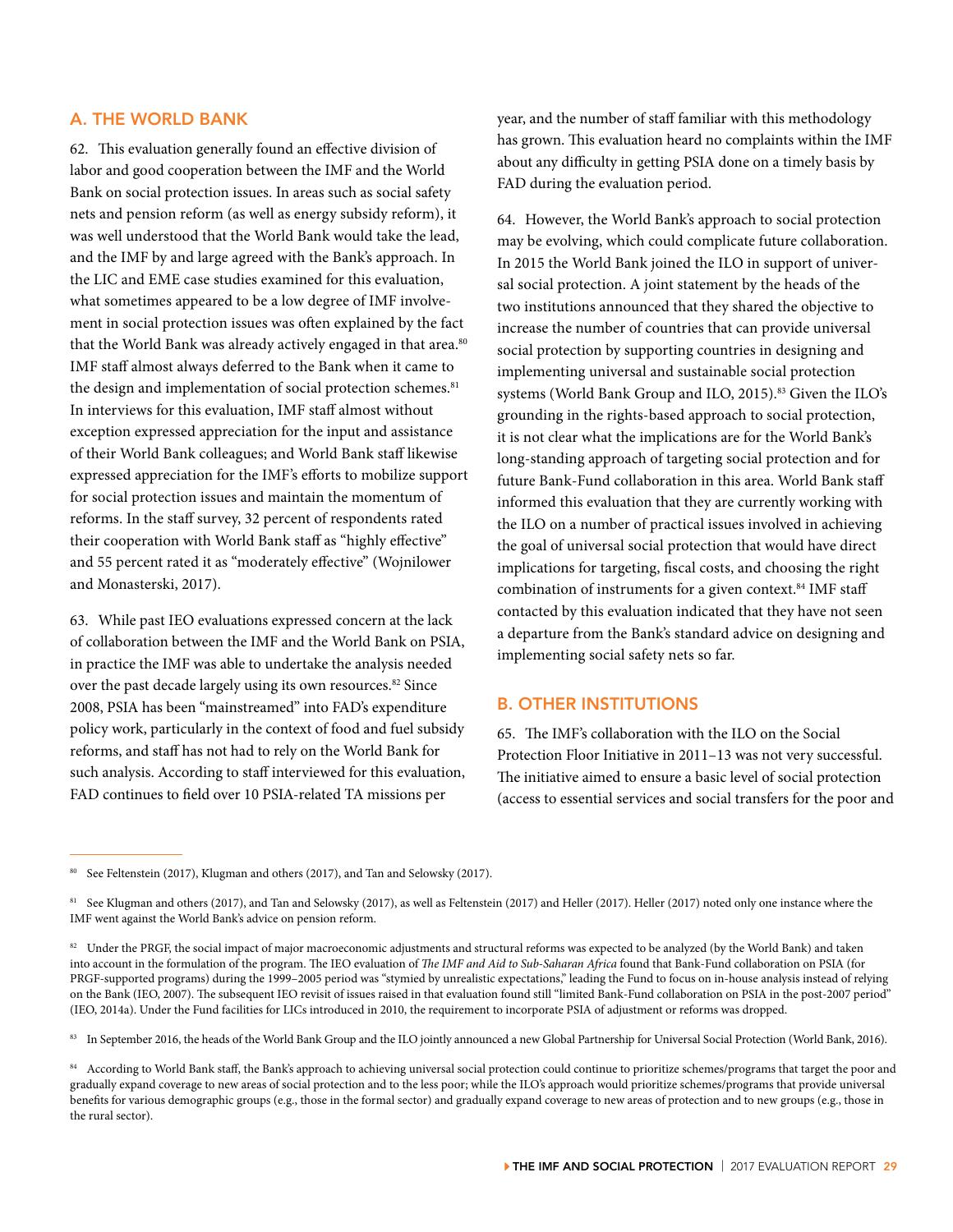vulnerable) in every country.<sup>85</sup> The idea for IMF-ILO collaboration originated at a 2010 conference in Oslo jointly hosted by the IMF Managing Director and the ILO Director-General (IMF, 2010b). Three countries—El Salvador, Mozambique, and Vietnam—were chosen as pilot cases. Of the three pilots, this evaluation found effective collaboration only in Mozambique, where the IMF country team strongly believed in the need for greater social protection and worked closely with the ILO social protection specialist to successfully persuade the government to adopt a social protection floor.<sup>86</sup> In the other two pilots, there was very little interaction, let alone collaboration, between IMF and ILO staff. According to IMF and ILO staff involved, there was no buy-in from Fund staff or the country authorities for the ILO's social protection floor proposals.

66. Yet it was decided to scale up the Social Protection Floor pilots in 2014. Within the IMF, response to the successful Mozambique pilot was lukewarm. While the Communications Department (COM) highlighted the pilot in a factsheet, neither SPR, FAD, nor AFR considered using the case as a good-practice example of how to implement social protection measures within a sustainable macroeconomic policy framework.<sup>87</sup> According to IMF staff interviewed for this evaluation, there was lingering skepticism among staff of the relevance of the initiative to the Fund's mandate or department work programs and a broad sense that collaboration was difficult because IMF and ILO staffs "did not speak the same language." Nonetheless, an unpublished joint IMF-ILO stocktaking in April 2014 concluded that the pilots had been very successful and proposed expanding the number of countries covered by the exercise. The IMF proposed some additional countries to the ILO in 2014, and the Managing Director's Global Policy Agenda in the fall of that year included a commitment to "[continue] to analyze—jointly with the International Labor Organization—social protection floors, particularly for Africa, ACTs [Arab Countries in Transition], and Latin America" (IMF, 2014e). However, the

momentum for IMF-ILO collaboration stalled shortly after that and no new exercises were initiated. Senior IMF and ILO staff interviewed for this evaluation could not explain why the decision was made to scale up the pilots and why the effort was subsequently abandoned.

67. The IMF has not been an active participant in the ILO- and World Bank-led Social Protection Interagency Cooperation Board (SPIAC–B). The SPIAC-B was established in 2012 in response to the G-20 request for international organizations to improve coordination of their efforts to provide social protection financing and technical advisory services to developing countries. The SPIAC-B met nine times between July 2012 to April 2017 to discuss, among other things, ongoing social protection initiatives; inter-agency joint work at the country level; collaboration on social protection assessment tools; and cooperation in the field of social protection statistics. However, the IMF was represented in only three meetings, in only one of them by a senior official. SPIAC-B member representatives told the IEO that the IMF's absence was felt as there were areas where its input would have been constructive.

68. The IMF's collaboration with UNICEF during the evaluation period was also not very successful. The two institutions had had a thorny relationship since the 1980s, when UNICEF called on the IMF (and the World Bank) to achieve "adjustment with a human face" (Jolly, 1991).<sup>88</sup> In 2008, following the food and fuel price shocks and the financial crisis, IMF staff agreed to collaborate with UNICEF on achieving "recovery with a human face." The collaboration took place at two levels: (i) the headquarters (or institutional) level—involving an exchange of views in joint meetings of senior staff from both institutions; and (ii) the country level—involving enhanced staff contacts in the field with the aim of protecting core social spending in 11 pilot countries.89 According to interviewees, collaboration at the headquarters level was interrupted by a clash of viewpoints

<sup>&</sup>lt;sup>85</sup> The Social Protection Floor Initiative was a key element of the Global Jobs Pact adopted by ILO member states in 2009 to address the social and employment impact of the global financial and economic crisis. The initiative, led by the ILO jointly with the World Health Organization, was adopted by the UN Chief Executives Board in April 2009.

<sup>86</sup> The ILO specialist was responsible for designing and costing various social protection floor proposals (e.g., which social assistance programs to include and how to implement them) and the IMF team was responsible for finding fiscal space in the budget and embedding the expenditures in the macroeconomic framework of the program supported by the Fund's Policy Support Instrument (PSI).

<sup>87</sup> The Mozambique example was dropped from the 2016 version of the IMF factsheet on Protecting the Most Vulnerable Under IMF-Supported Programs.

<sup>88</sup> According to Jolly (1991), the Fund responded that "[c]ooperation between the World Bank and the IMF on adjustment ... was difficult enough without the complications of bringing in UNICEF and/or others of the United Nations, let alone extending adjustment policy and program concerns to include issues such as nutrition."

<sup>89</sup> Armenia, Bolivia, Burkina Faso, Mauritania, Nepal, Nicaragua, Pakistan, Paraguay, the Republic of Congo, Tajikistan, and Togo.